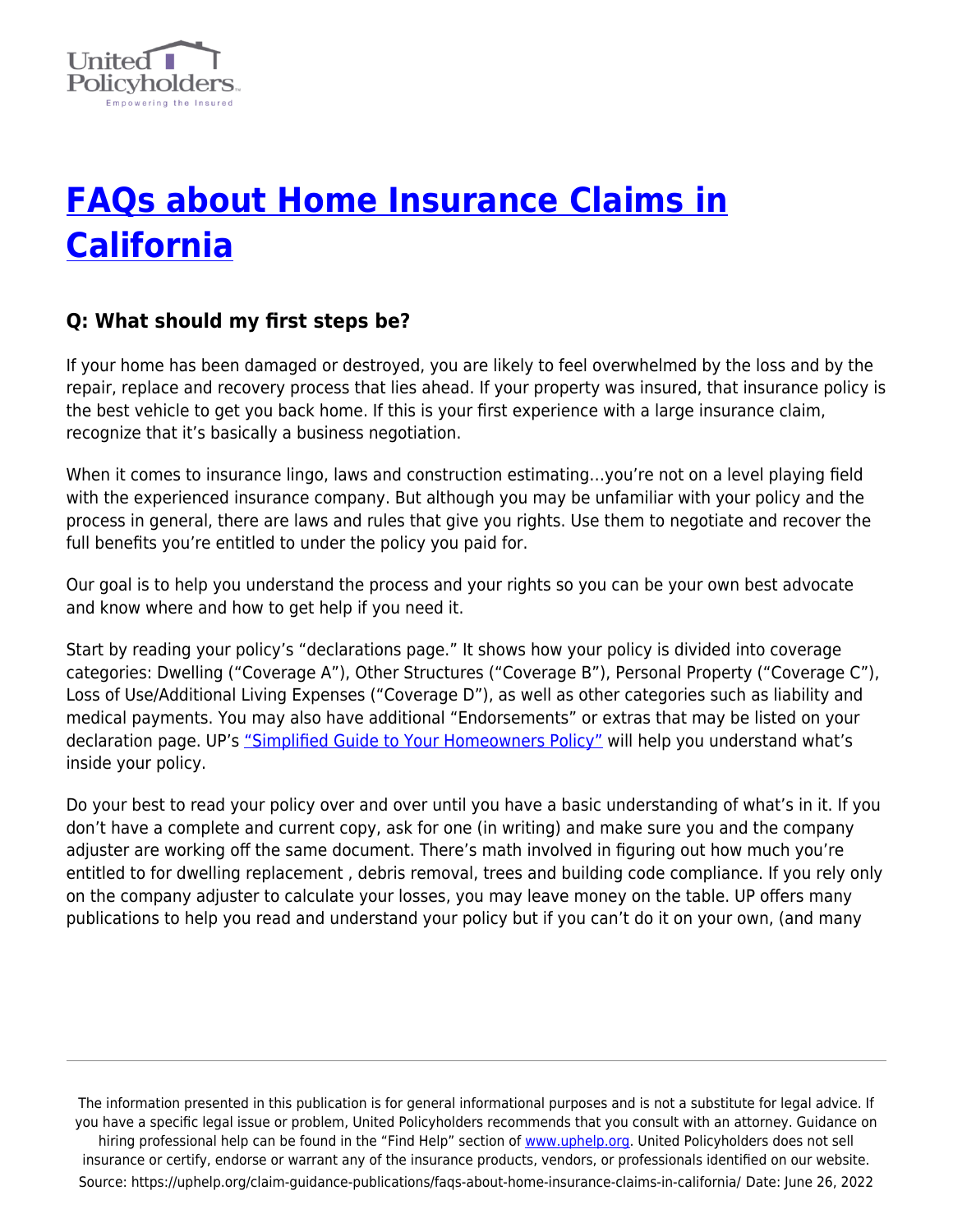

can't), consider filing a Request for Assistance with the California Department of insurance and/or hiring an experienced and reputable policyholder lawyer or public adjuster to help you.

## **Q: What does the Additional Living Expense (ALE) part of my policy cover?**

Temporary rent, pet boarding and other expenses you have to cover because you've lost the use of your home.

Gas and mileage: If you have to drive further from your temporary home to school, work, shopping, laundromat or elsewhere.

Food: If your temporary home has no cooking facilities, submit restaurant receipts to your insurance company. Relocate to a fully equipped home as quickly as possible to avoid using up the ALE coverage you'll need for temporary rent.

Ask your insurance company (in writing) to give you a list of common items that are covered and reimbursable under Additional Living Expense, (or Loss of Use). Most policies contain either a dollar or a time limit (or both) that cap your total ALE benefits. If you lost your home in a declared disaster you get at least 36 months worth of coverage. (See CA. Ins. Code sec. 2060) If delays beyond your control cause you to run out of ALE benefits before repairs/rebuilding are completed, ask in writing for an extension and file a complaint with the California Department of Insurance if your request is denied.

Ask your insurer for an advance ALE payment to help you get on your feet, but know that ALE benefits are generally paid on a reimbursement basis. You have to pay for the item yourself then submit receipts. ALE does not cover items you were paying for before the loss, such as your mortgage.

If you're confused about whether an expense belongs in the ALE versus Contents or Dwelling coverage category, ask yourself: **Is this an expense I incurred because of the loss event?** If the answer is yes, put it under your ALE/Loss of Use coverage. Replacement items for living: As you replace things you need for daily living, (cooking utensils, personal hygiene, etc.) request reimbursement under your Contents coverage. Most people need all available ALE coverage to pay their rent during the repair/replacement phase. For more information, read our "[Survivors Speak: ALE"](https://uphelp.org/claim-guidance-publications/survivors-speak-additional-living-expense-ale-loss-of-use/)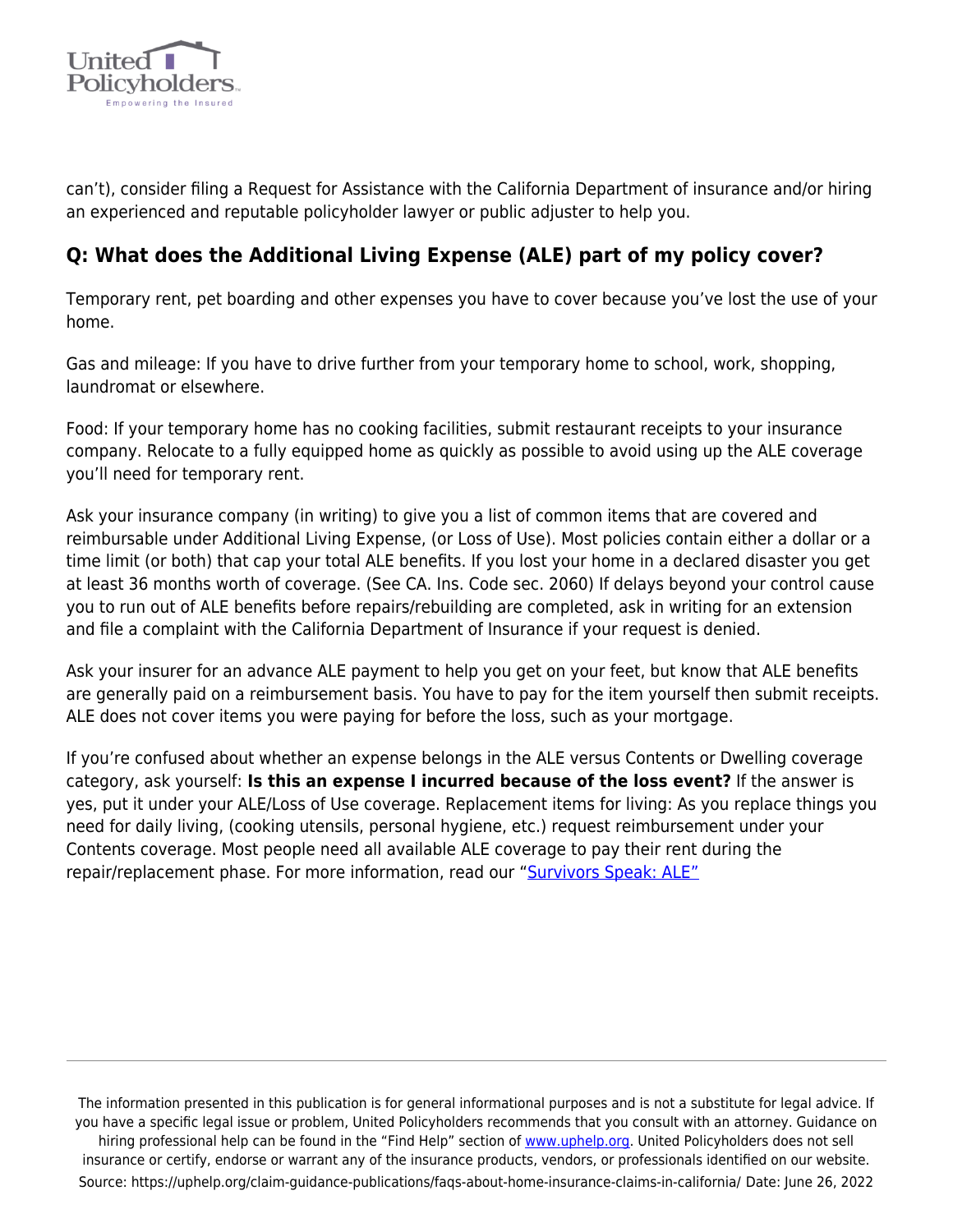

## **Q: Will my insurer cover the cost if I live in a trailer during reconstruction?**

If you're planning to rebuild/repair and stay in the area and are willing to live in a trailer, try negotiating with your insurer to "cash out" your Additional Living Expenses (ALE) coverage limits so that you can buy a trailer or motor home with your ALE policy limits instead of using the money to pay rent. Negotiating a cash-out gives you flexibility and saves you from having to submit more receipts and paperwork to your insurance company.

#### **Q: How long will it take for my insurance claim to be settled?**

Most people find it takes at least 18-24 months to repair/rebuild/replace their home and possessions after a large loss.

## **Q: Who is responsible for clearing the debris from my lot and is that covered under my policy?**

The homeowner is responsible for clearing debris. Policies vary – if you have appropriate coverage, the cost for this work is covered. If your home was damaged or destroyed in a natural disaster, check with your local government officials to see if they are coordinating a debris removal program. If your soil needs to be tested and/or re-compacted, work with the adjuster to make sure a qualified professional does the work at a reasonable cost.

**Helpful Math Hint:** One of the more common additional coverages in policies is an extra amount of money for debris removal. You have to read the coverage carefully and do the math – you may have debris removal coverage in an amount that is above the limits of your "A" dwelling coverage.

#### **Q: Is there anything I need to do before my lot gets cleared?**

Photograph recognizable items before they are taken away, particularly items your insurer removes for cleaning/salvage. Your insurer may bring in a company to clean and store items. Their fees usually get deducted from your insurance benefits for contents.

Disagreements often arise over whether damaged items are salvageable and can be cleaned or whether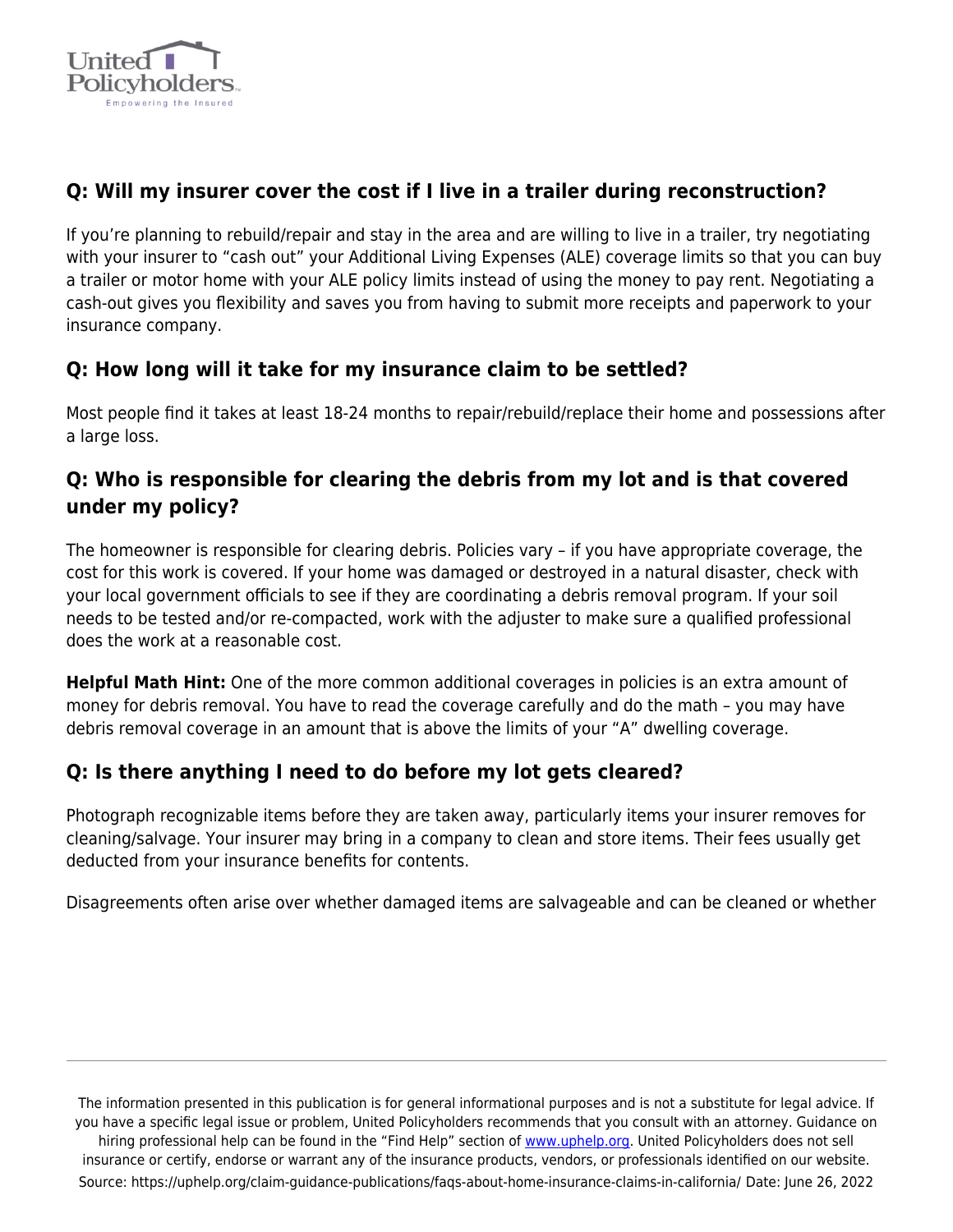

it makes more sense to replace them. Examine the items your insurer or cleaning company deem salvageable. If you feel they really can't be cleaned, or that cleaning and storage costs will exceed the cost to replace them, work it out with the adjuster. After these costs get deducted from your contents insurance coverage, you'll be left with less money to replace destroyed items.

**Helpful Hint:** It's a good idea to confirm in writing with your insurance company that they have fully inspected the loss location to their satisfaction and that you can move forward with debris removal and clearing the site.

#### **Q: How can I get a fair claim settlement?**

If you're like most people, your home is your biggest asset. Insurance companies often read their policies with a bias that is too much in their own favor. Don't accept an insurance company's calculation of what they owe on your claim without getting other opinions. Read:

- [Dwelling Claim Tips](https://uphelp.org/claim-guidance-publications/insurance-recovery-tips-for-the-dwelling-part-of-your-claim/)
- [Contents Claim Tips](https://uphelp.org/claim-guidance-publications/home-inventory-and-contents-claim-tips/)

You can also refer to the samples and examples of our website, and get a free copy of the "little yellow" Disaster Recovery Handbook and Household Inventory Guide that has guided thousands of disaster victims through the recovery process since its publication in 2006.

You paid good money for insurance benefits and good claim service. Do your best to settle your claim directly with your adjuster/insurer by following United Policyholders tips. Try getting help from elected officials, Case Managers and government agencies. But if you run out of energy or time, or feel you're over your head, hire qualified professional help. Depending on your particular situation, a construction professional, policyholder attorney or a reputable public adjuster can make a huge difference in getting you back home without further delays and aggravation. But always be careful before hiring anyone or signing contracts. Scam artists prey on disaster victims.

## **Q: My adjuster seems friendly. Can I trust him/her?**

Trust but verify. Insurance companies are profit-making businesses, and their employees are not social workers. Your adjuster may be friendly, but he or she is not your friend. Remember: settling a large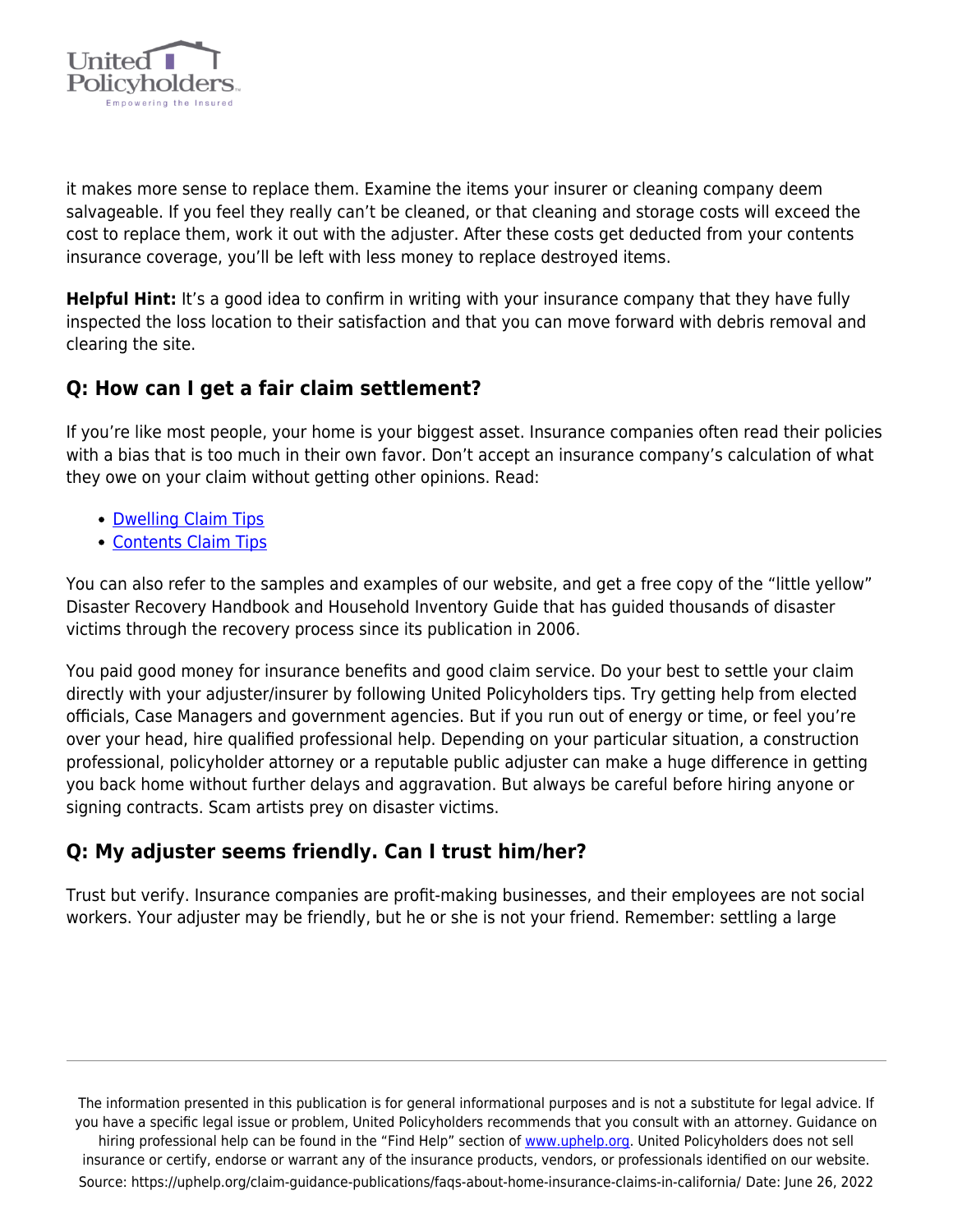

insurance claim is a business negotiation. The more you understand the process, the better you'll do. Insurance companies naturally try to limit their payouts. There is a lot of confusing wording and legalese in insurance contracts that helps them do that, but there are laws to protect you and keep the claim process fair. Visit our website, use our library, and use our [Ask an Expert forum.](https://uphelp.org/ask-an-expert/) All our information is free to disaster survivors.

#### **Q: What are the most common post-disaster insurance problems?**

- Not having enough coverage ("underinsured")
- Delays
- Confusion over what's covered and what's not
- "Lowball" estimates and settlement offers
- The adjuster assigned to the claim is unpleasant or hard to work with
- Differences of opinion over scopes and values of losses

#### **Q: Does everyone have problems with their insurance company?**

NO. Many claims go relatively smoothly and we hope yours does. But every large loss insurance claim is time-consuming.

#### **Q: What are my legal rights in California?**

Every insurance policy sold in the State of California requires the insurance company to act in good faith and deal fairly with you. Insurance companies and their agents cannot deceive or mislead you, and they must live up to promises they made to you. United Policyholders' ["Your Insurance Legal Rights in](https://uphelp.org/claim-guidance-publications/a-guide-to-your-insurance-legal-rights-in-california/) [California"](https://uphelp.org/claim-guidance-publications/a-guide-to-your-insurance-legal-rights-in-california/) is a good starting point for becoming an informed, empowered consumer.

In California there are "Fair Claim Handling Regulations," and there are laws that tell insurers what they must, can and can't do. These laws are in an "Insurance Code" (a fancy name for the book of laws governing insurance). There are also laws created by Judges. Insurance companies are supposed to comply with all three: Regulations, statutory law, and case law.

California's Fair Claim Handling Regulations are very useful and specific re: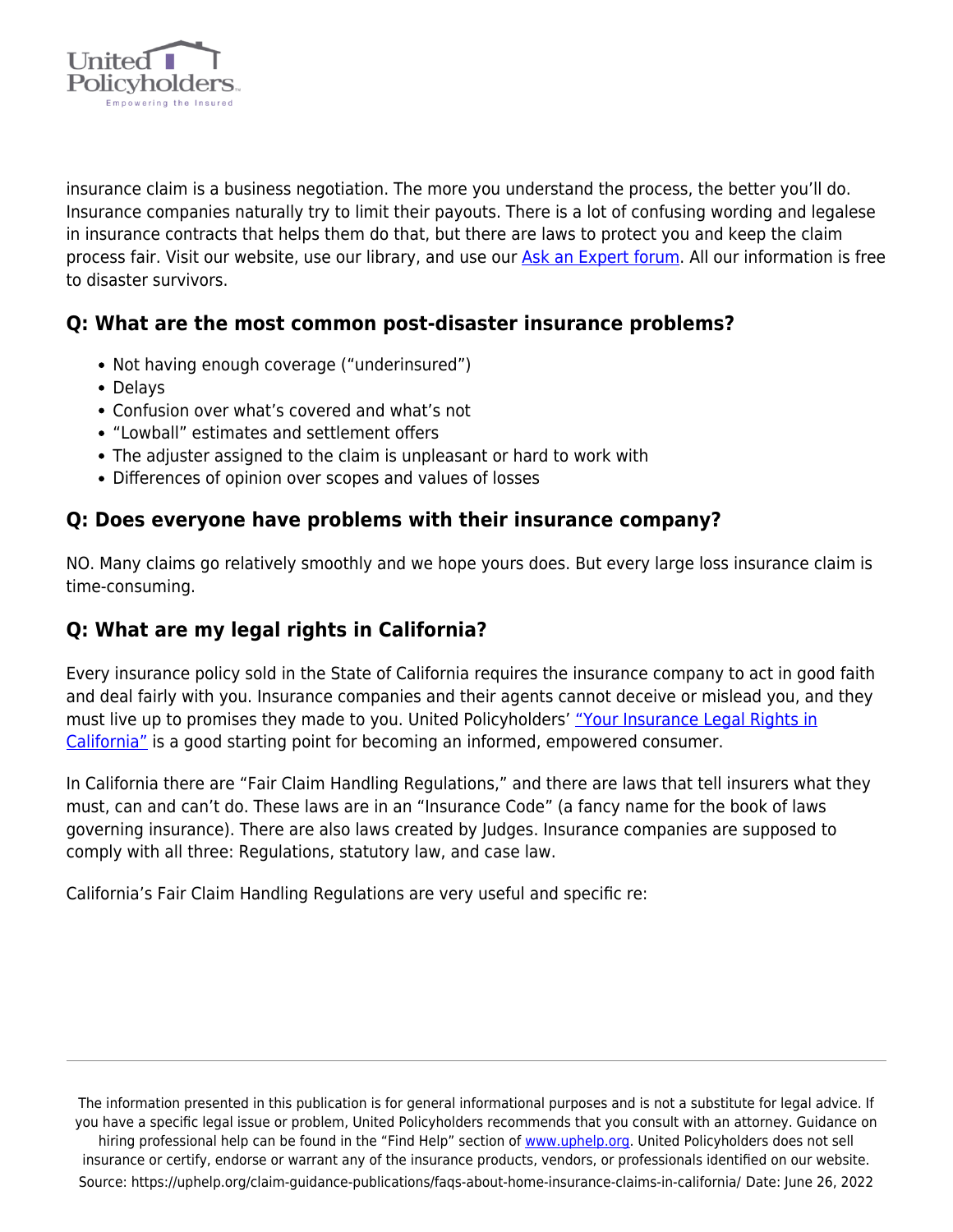

- Deadlines for responding to letters and phone calls
- Deadlines for proofs of loss
- What information your insurance company must give you

You can read and print out these regulations and laws on the [California Department of Insurance website](http://www.insurance.ca.gov/0250-insurers/0500-legal-info/0100-insurance-code/index.cfm).

### **Q: I think I may be underinsured/not have enough coverage for my home, contents or temporary living expenses. What should I do?**

Underinsurance is such a common problem after total losses that United Policyholders has an entire section of our website devoted to offering tips and strategies for people who are [underinsured](https://uphelp.org/claim-guidance-publications/underinsurance-101/). It is a challenging problem and there is no "one size fits all" solution. Much depends on the history of your policy limits.

#### **Q: Are there "good" and "bad" insurance companies?**

Some insurance companies have the reputation of being fairer and faster in handling claims than others. [Speak "UP" b](https://uphelp.org/claim-guidance-publications/speak-up-how-to-communicate-with-your-insurance-company/)y learning your rights, keeping a claim diary and proving the value of your losses will help you get a fair settlement with any insurance company.

## **Q: The insurance company will only pay according to its "pricing guidelines" but they don't match what local contractors are charging —what can I do?**

Computers don't repair and build homes…licensed contractors do. Your insurance company owes you for what an experienced and reputable contractor would charge you to do the required work to put your home back to its pre-loss condition. Insurance companies use guideline pricing and ["Xactimate"](https://uphelp.org/claim-guidance-publications/xactimate-demystified/) (computerized home replacement cost estimating software) to predict how much materials and labor should cost. But an estimate prepared by a qualified local, licensed and bonded contractor who has visited the loss site and reviewed information about the pre-loss structure is generally the most reliable basis for a claim settlement.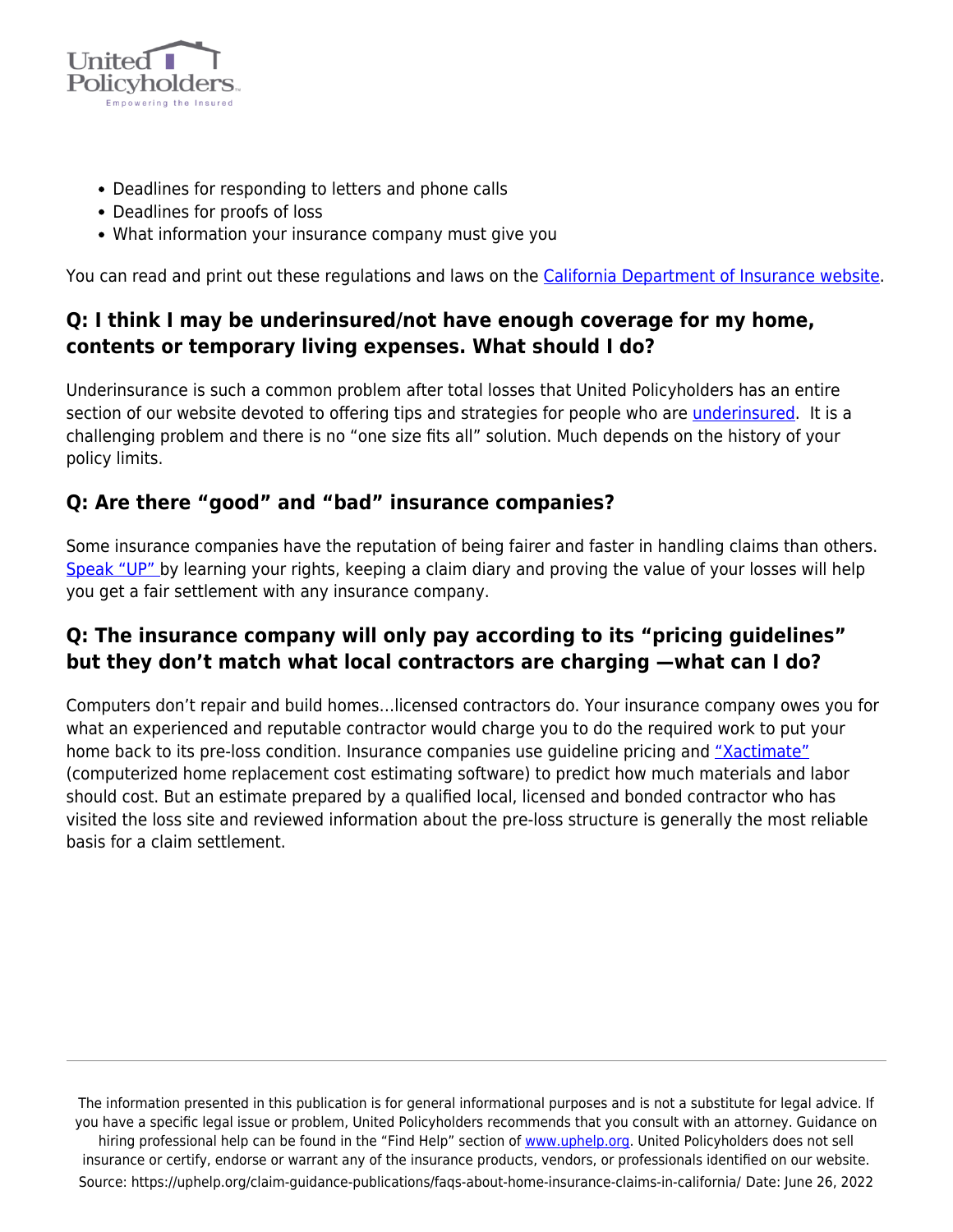

## **Q: My home is very badly damaged but my insurance company is refusing to pay anything up front for my contractor's overhead and profit. I don't have the cash to advance this item, and he won't get started without it, so I'm stuck. What can I do?**

Push back and assert your rights. Overhead and profit, ("O & P") is a known expense that all contractors charge, usually at a rate of 10% and 10%. An insurer that holds back O & P until repairs are completed puts the property owner in an impossible financial position. Under a replacement cost policy, if you have a signed contract to rebuild, it is wrong for your insurance company to hold back O & P until your home is completely repaired.

### **Q: My insurance company keeps reducing what they're going to pay by "depreciating" items in my claim; what can I do?**

Depreciation is frustrating and confusing to most people. It's subjective—not a science. Each adjuster makes his or her own decisions on how much and which items they depreciate. That means it's up to you to argue for more reasonable numbers. Many adjusters will try and apply a set depreciation across the board to every item. That's not fair. The condition of an item, its age and its useful life are all factors to consider. Not everything in your home is subject to depreciation. For example, paint, vinyl and roofing are exposed to the elements, so of course they deteriorate and are subject to depreciation. The underlying materials that held your home together—studs, cement, rebar, and framing—are not. Studs can last 200 years, so don't allow your adjuster/insurer to depreciate those items.

Adjusters and insurers rarely volunteer to tell you that if you submit receipts for items you replace, they must pay you the difference between what they paid you for the item's Actual Cash Value (ACV) and what it actually cost you (if you have a Replacement Cost, not strictly ACV policy). For more information, read United Policyholders' Depreciation Basics.

## **Q: My adjuster is rushing me to complete my contents inventory, but I just can't remember everything yet.**

It's normal not to remember much after a traumatic loss. Take your time and don't be pressured. Ninetynine percent of all disaster victims can't remember much of what they had— even after months and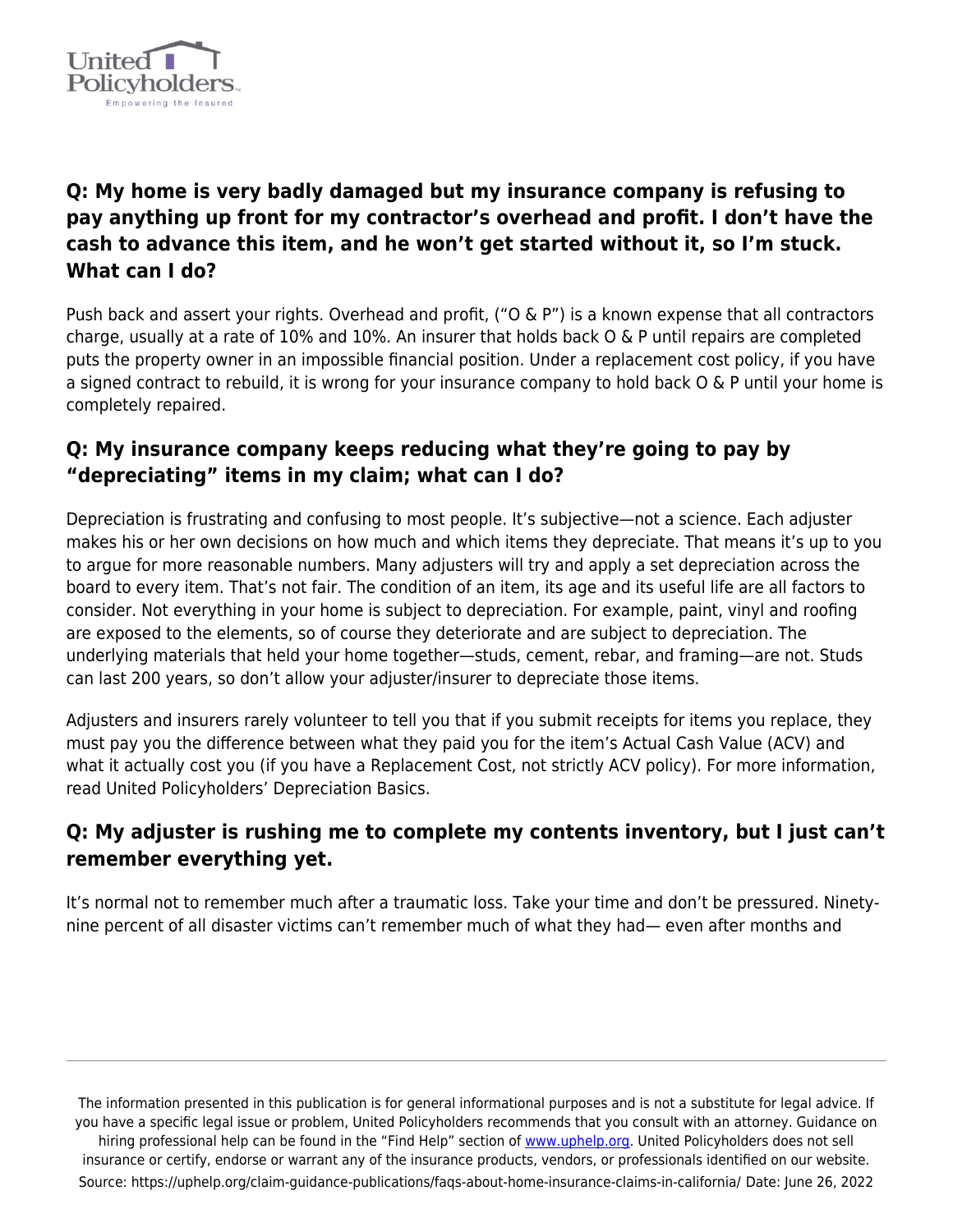

years after their loss. UP offers free inventory forms and lists on a flash drive and on our website that will help job your memory. If you're not a computer person, use the lists in the Disaster Recovery Handbook and Household Inventory Guide.

If you allow yourself to be rushed into a fast settlement, you are definitely going to underestimate what you had and get less than you're entitled to. Don't forget to include taxes, transportation and shipping costs associated with replacing items. Your policy probably has a deadline for submitting your content inventory. Ask in writing for extensions of time and if your insurer refuses, get help from the Department of Insurance and/or a qualified professional.

## **Q: My home is only partially damaged, but it will look weird if half the vinyl siding is old and half is new. The insurance company is telling me they don't owe for matching. Is that true?**

Generally speaking, the insurer owes to restore your property to its pre-loss condition subject to the dollar limits of your coverage. The appearance of your home after repairs have been made should be "uniform and consistent." If you didn't have two different colors of siding on your house before the loss, you don't have to have them after the loss. Insurance should to put you back where you were before the loss. In recent years, some insurers have been sneaking new wording into their policies that can cause problems in this area. For more information, read UP's [Tips on Partial Losses](https://uphelp.org/claim-guidance-publications/insurance-claim-tips-for-partial-loss-fires/).

## **Q: The contractor estimates I've received are \$20,000 and more above the ones the insurance company has gotten. How can I break the logjam and still hire the contractor I trust?**

Differences in construction estimates are a very, very common problem with large losses. Ideally, you and the insurance company should reach an agreement on a "Scope" of loss that lists in detail the quantities and qualities of construction materials, the trades, labor, profit and overhead, building code compliance and every single item required to be priced to repair or rebuild your original home. If you can reach an agreement on a scope then have contractors bid on that –it's far easier to break a logjam due to conflicting contractor estimates.

If you've submitted all the information that your insurance company needs to pay your dwelling claim,